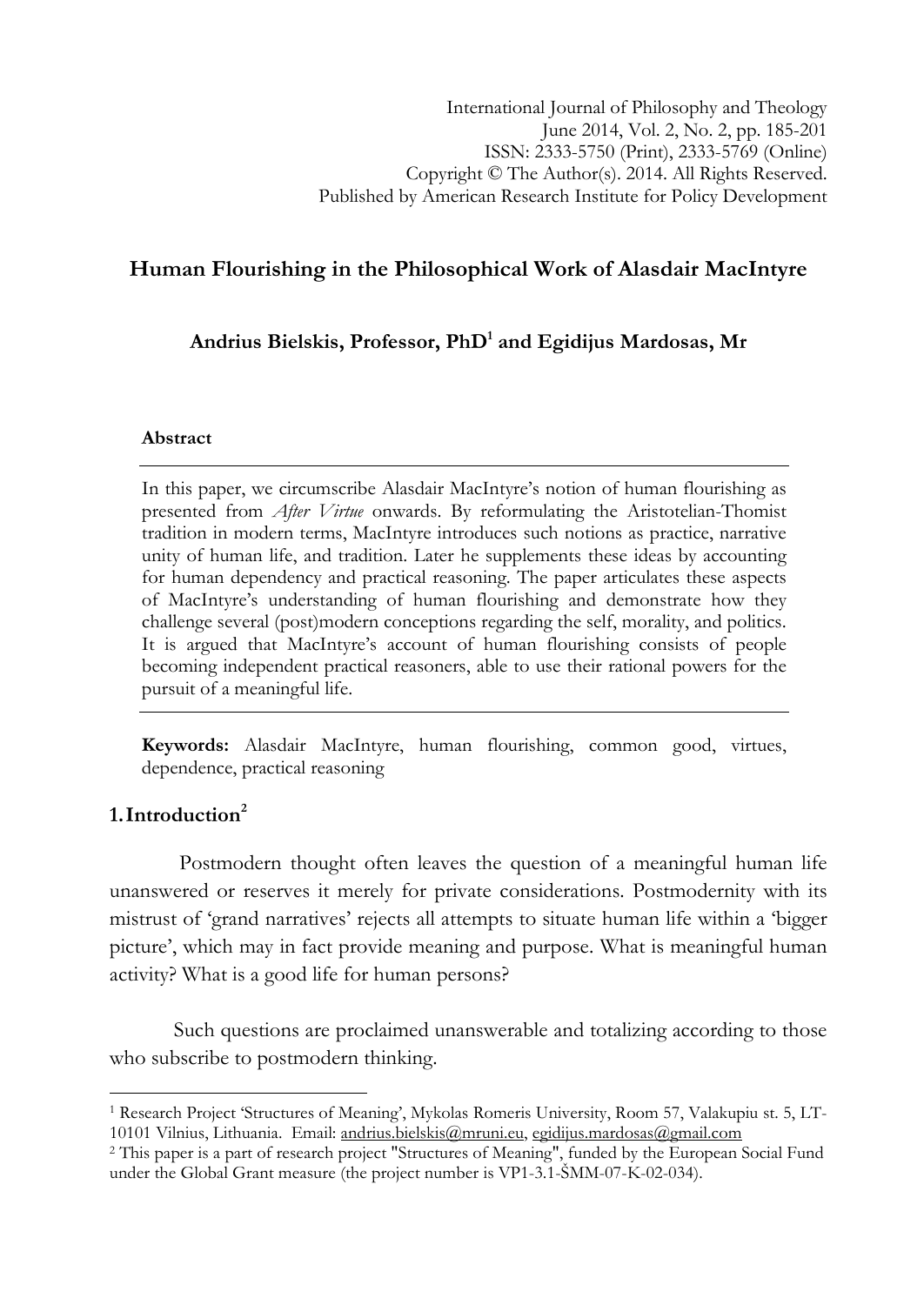Instead of them, we are told, at least at the political level, we should reformulate such totalizing questions to questions like 'what preferences should I satisfy in order to make myself happy?'. The individual with its uniqueness, its wants, and desires is at the centre of all such considerations.

From this perspective, Alasdair MacIntyre's works demand attention. These exact questions, which are rejected by (post)modernity, are reformulated and introduced again by MacIntyre. From the publication of After Virtue onwards, MacIntyre worked towards reformulating Aristotelian-Thomist ethical thought into modern terms. At the centre of the Aristotelian tradition of moral enquiry, there is the notion of human persons as essentially political animals and the question of what does it mean for human beings to flourish. MacIntyre raises these questions again – how can we, modern individuals, ask questions about a meaningful human life, questions that would be more than asking a subjectivist question about one's happiness understood in terms of preference satisfaction. It is to ask what the human good is as well as how and under what conditions humans as political animals can flourish.

The philosophical works of Alasdair MacIntyre are rich in their subject matter and raise important questions with respect to human flourishing under (post)modern condition. In this paper, we will ask how the question of human flourishing is formulated in the works of MacIntyre from *After Virtue* onwards and what the implications might be for modern thinking about the meaningfulness of human life. It should be noted that it would be wrong to treat MacIntyre as simply a philosopher of morality because the issues raised by his works go beyond ethics. Thus, his thought is also deeply political as Kelvin Knight rightly observed (Knight 2011). The social and political implication of his ideas will therefore be discussed as well.

## 2. Teleology, Virtues, and Human Good

MacIntyre seeks to reformulate the Aristotelian-Thomist tradition on modern terms. In After Virtue, he presents a sharp criticism of the moral and political condition of modernity. MacIntyre turns to Aristotle's ethical and political thinking to search for an alternative standpoint that exposes the problems of modernity and formulates possible alternatives. We should note from the beginning that MacIntyre's project is not a romantic turn towards the past – gone, forgotten, or even imagined.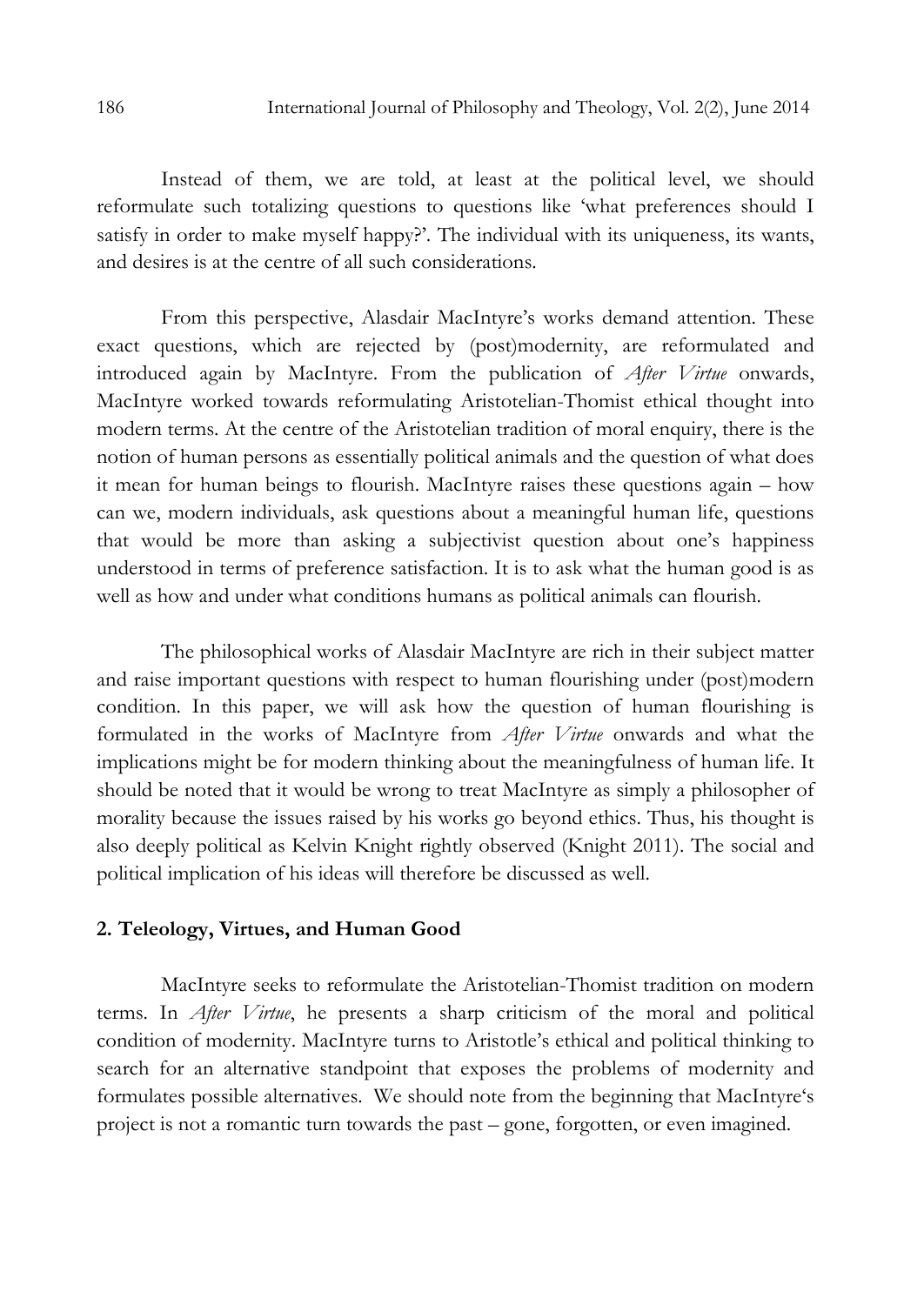l

In the introduction to the 3rd edition of *After Virtue*, MacIntyre emphatically rejects the criticism that he idealizes the past calling it 'a careless misreading of the text' (MacIntyre 2012, xi).

The tradition of virtue ethics was formulated by Aristotle in his ethical writings of which Nicomachean Ethics (NE) is the basic text. Subsequent readings and interpretations have sustained the tradition of virtue ethics throughout the centuries. Of course, it does not mean that MacIntyre accepts Aristotle's ethical writings uncritically – that would be quite naïve given Aristotle's treatment of slaves and women, even some of the virtues in his list demand criticism (e.g., Aristotle's account of magnanimity). Another problem with Aristotle for MacIntyre – at least at the time of After Virtue – is the close association of Aristotle's ethics to his metaphysics (MacIntyre 2007, 163).<sup>3</sup> We will return to this question in next section.

MacIntyre's basic claim is that there is a core concept of virtues that could be observed in different variations of virtue theory from antiquity to the Middle Ages and then to modernity. This core theory of virtues is based on the teleological conception of man. It is based on the distinction between 'man-as-he-happens-to-be' and 'man-as-he-could-be-if-he-realized-his-telos' (MacIntyre 2007, 52). Virtues then are the characteristics that allow movement towards that *telos*. We find the teleological conception of ethics in the opening sentence of Aristotle's NE book 1:

Every skill and every inquiry, and similarly every action and rational choice, is thought to aim at some good; and so the good has been aptly described as that at which everything aims (NE 1094a1-3).

Aristotle soon adds that there are many goods that people seek; some of them are goods in themselves while others are means to some other good. Aristotle therefore concludes that there should be a final human good because of which all other goods are sought. He calls this good *eudaimonia* – variously translated as happiness, wellbeing, flourishing. Aristotle comments that it is a common opinion that *eudaimomia* is the chief human good. But the question soon is raised about the content of *eudaimonia* – we observe different notions of what it consists.

<sup>3</sup> Alhough some commentator of Aristotole would argue that this connection is not essential. For such an account see Kraut 2002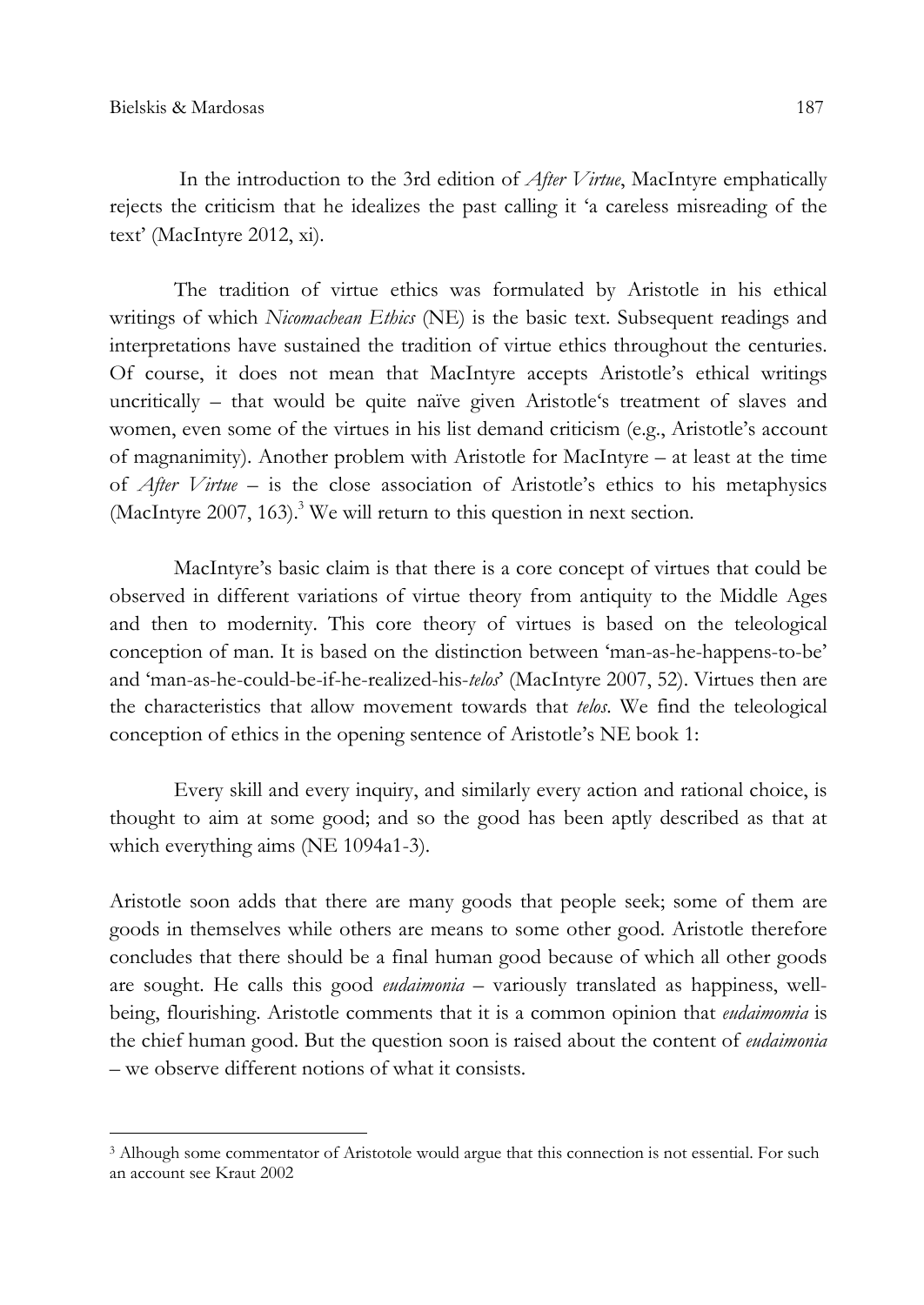Aristotle proposes to solve this problem by considering the ergon of human beings: 'Well, do the carpenter and the tanner have characteristic activities and actions, and a human being none? Has nature left him without a characteristic activity to perform?' (NE 1097b29-30). Invoking the discussion in De Anima about the different functions of the soul, Aristotle provides his theory of moral and intellectual virtues, and the definition of the good life of man as the contemplative life of the philosopher. MacIntyre claims that Aristotelian exposition of virtues presupposes his metaphysical biology (MacIntyre 2007, 163). So the question MacIntyre raises is how can we sustain the teleological structure of ethics without Aristotle's metaphysics? MacIntyre answers that the teleological structure of virtue theory can be reformulated by introducing three concepts – practice, narrative unity of human life, and tradition.

By practice MacIntyre means any coherent and complex form of socially established cooperative human activity through which goods internal to that form of activity are realized in the course of trying to achieve those standards of excellence which are appropriate to, and partially definitive of, that form of activity, with the result that human powers to achieve excellence, and human conceptions of the ends and goods involved, are systematically extended (MacIntyre 2007, 187).

This long and complex definition points towards several things. First, practice is a cooperative activity. It is not a thing done in isolation; it is socially established. So, for example, football is a practice; philosophy is a practice. They are complex, cooperative, socially established practices. Usually a practice exists before an individual enters it; it is not his/her individual creation. To become the practitioner of a particular practice, an individual has to learn the standards of that practice. By taking part in the practice, he/she learns the goods that are internal to it. These are the goods internal to practice which are intimately linked to its standards of excellence. This is the first step by which an individual starts to discriminate between his/her particular wants and needs, and what is required to sustain those practices. Virtues here are the dispositions of character that help individuals to pursue the internal goods of practices. We learn to ask the question how our individual goods are related to the goods that are achieved in different practices. It is also by participating in practices that we become acquainted to those necessary virtues. According to Kelvin Knight, 'practices serve as schools of the virtues' (Knight 2007, 152).

The second element of the MacIntyrean account of virtues is the narrative unity of human life.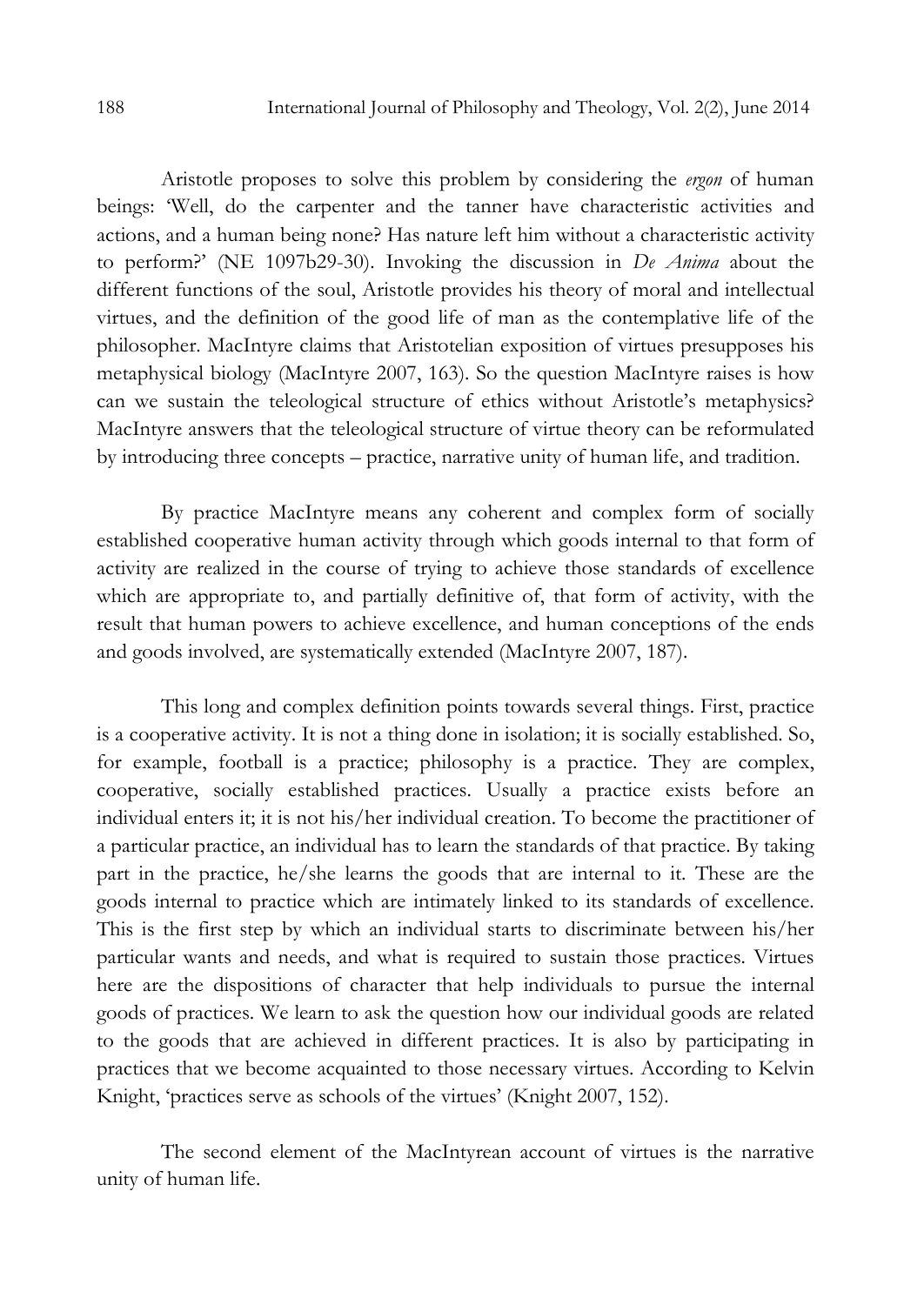As individuals are engaged in many practices, they unavoidably raise the questions about the importance each particular practice has in their lives as a whole. That is, how should different practices and their goods be ordered so that my life would be intelligible and meaningful as a whole? To answer this question means providing a narrative of one's life, a narrative 'which links birth to life to death as narrative beginning to middle to end' (MacIntyre 2007, 205). By looking to his or her life as a narrative, the individual learns to discriminate between the particular practices and goods and asks the question what is *the* good of my life? It presupposes a thick conception of selfhood. The individual is not just an aggregate of different and chaotic desires, but a rational being who is able to discriminate between his/her desires, reorient them, and make his/her life intelligible as a whole to him/herself and to others. Coherence and accountability are very important elements of virtues, which will be discussed in more detail in the next section.

Since the narrative of a particular individual is never isolated from the narratives of others, individuals inevitably find themselves in a set of different interconnected social relations and thus a complex of narratives. It is against this background that the question as to how practices and their goods should be ordered in a particular community of which an individual finds herself to be. Raising such a question leads towards the discrimination of goods of this or that person towards the good of human beings as such. Such questioning is what MacIntyre calls a tradition. Tradition is the continuing mode of inquiry that makes such questions about human good possible:

A living tradition then is an historically extended, socially embodied argument, and an argument precisely in part about the goods which constitute that tradition. Within a tradition the pursuit of goods extends through generations, sometimes through many generations. Hence the individual's search for his or her good is generally and characteristically conducted within a context defined by those traditions of which the individual's life is a part, and this is true both of those goods which are internal to practices and of the goods of a single life.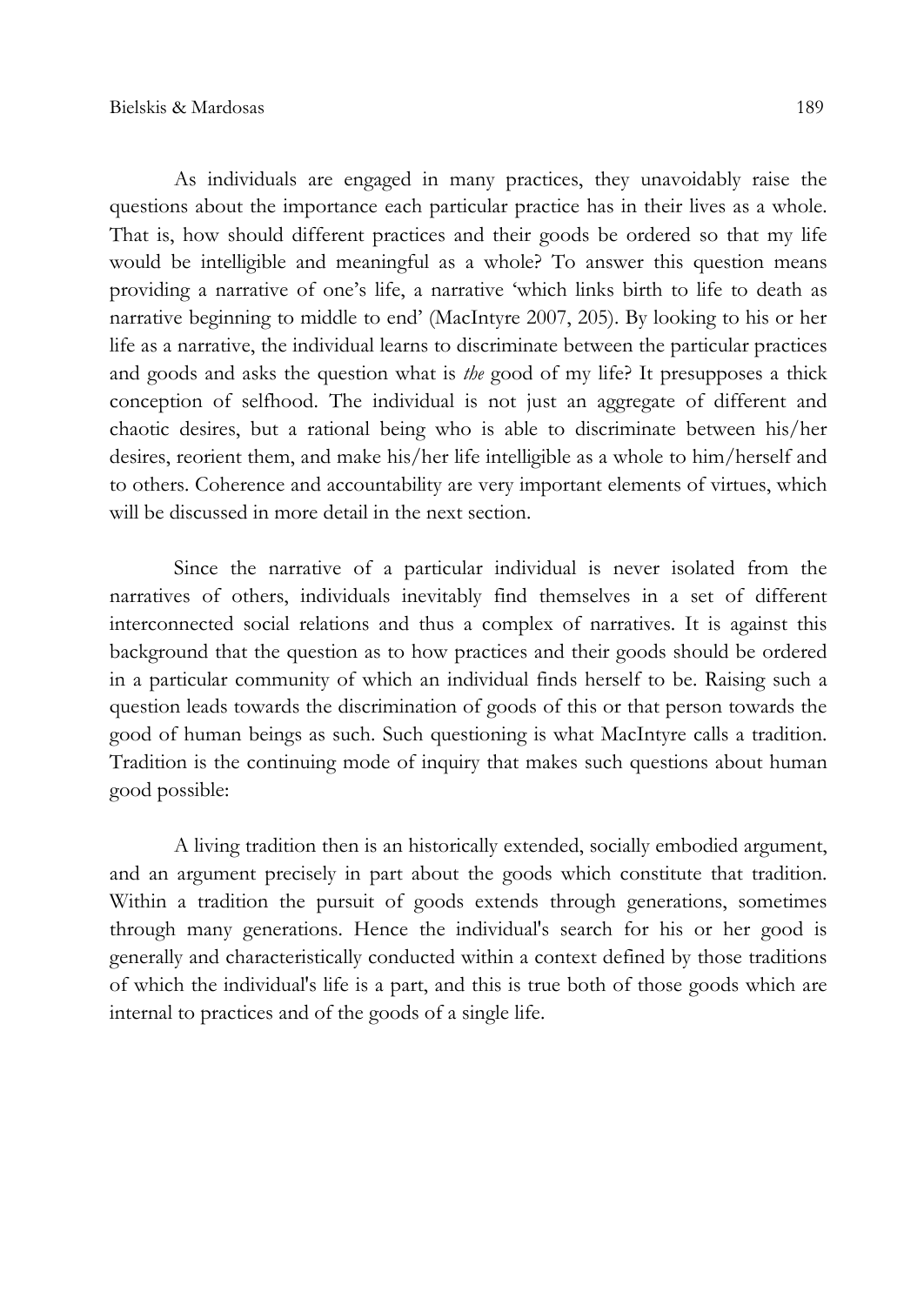Once again the narrative phenomenon of embedding is crucial: the history of a practice in our time is generally and characteristically embedded in and made intelligible in terms of the larger and longer history of the tradition through which the practice in its present form was conveyed to us; the history of each of our own lives is generally and characteristically embedded in and made intelligible in terms of the larger and longer histories of a number of traditions (MacIntyre 2007, 222).

By proposing this structure MacIntyre aims to reformulate the teleological conception of human life in modern terms. It provides a scheme in which, starting with particular desires of individual, through practice, narrative and tradition, it becomes possible to search for an answer to the question 'what is a good and meaningful life for human persons?'. And only by raising such questions and giving answers can human life and human actions become intelligible. So MacIntyre concludes by formulating his conception of a good human life: 'the good life for man is the life spent in seeking for the good life for man' (MacIntyre 2007, 219). Virtues are then the qualities that allow and sustain this quest for the good life of man.

#### 3. Animality and the Virtues of Acknowledged Dependence

MacIntyre's next step in the development of his philosophical thought is to acknowledge the animality and dependence of human life. In this way, according to his work Dependent Rational Animals, he invokes the 'metaphysical biology' he rejected in *After Virtue*. Here MacIntyre argues that the theory of virtues would be incomplete without acknowledging the biological constitution of human vulnerability and animal like nature (MacIntyre 2002, x). This has led him to articulate a set of virtues more in Thomistic rather than in Aristotelian terms. According to MacIntyre, Aristotle's account of virtues is formulated from the standpoint of the independent man (as it is best illustrated by his account of magnanimous man in NE). Thus MacIntyre supplements his account of virtues by adding what he calls the virtues of acknowledged dependence. This is an attempt to correct the failure of moral philosophy in order to account for human dependency – a failure that is 'apt to obscure some features of rational agency' (MacIntyre 2002, 8).

Thus MacIntyre seeks to provide an account of human animality and fundamental dependency in order to give a comprehensive account of human virtues. Aristotle believed that it was the rational activity that separated humans from other animals.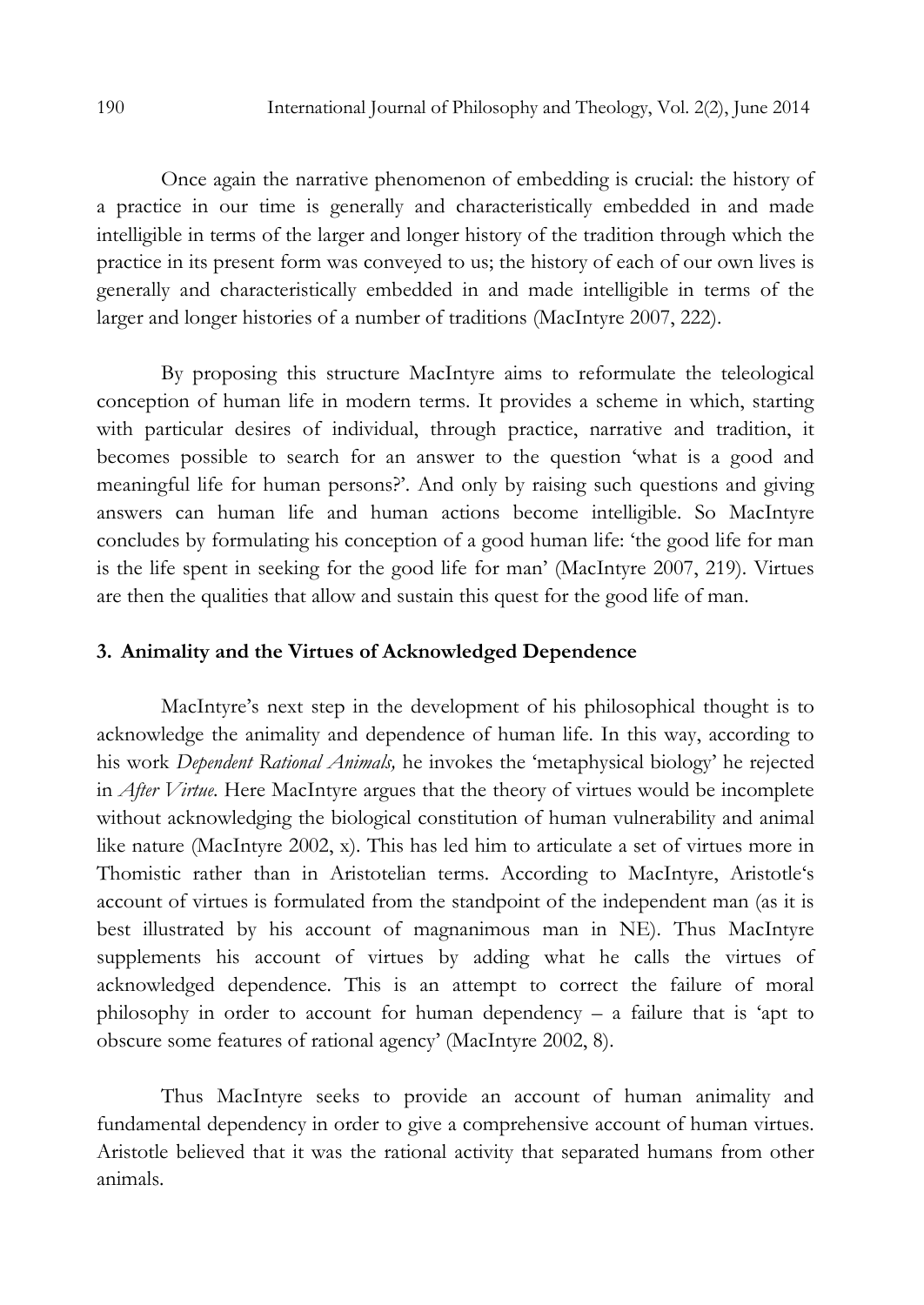He gave the account of practical wisdom of some animals, but what interested him most was the ability of human animals to engage in contemplative activity, that is, the use of reason in its fullest. Thus the good life of man consisted in an ability to realize fully our powers of rationality. Aristotle separated virtues into moral and intellectual virtues and claimed that the unity of both was needed to achieve eudaimonia. MacIntyre argues for a similar idea: the goal of human development is to move from initial dependence towards being, what Macintyre calls, an independent practical reasoner--an individual who can achieve an independence of mind and reason about her own good and human good in general. Thus the cultivation of *both* moral and intellectual virtues is essential.

What separates the MacIntyrean account from modern accounts of rationality and moral subjectivity is the notion that rational powers do not exist as such. A child, in an important sense, is similar to some of the prelinguistic animals. She has to learn to use her rational powers and the role of others – parents, care takers, teachers as well as the wider social environment – is essential. This is one of the aspects of human dependence that has to be taken into account to formulate an adequate account of human practical rationality. As he puts it:

In most moral philosophy the starting point is one that already presupposes the existence of mature independent practical reasoners whose social relationships are the relationships of the adult world (MacIntyre 2002, 81).

MacIntyre wants to question such a starting point. It is the movement towards being independent practical reasoner that should be understood if we wish to give a more adequate philosophical account of practical reasoning.

Another aspect has to do with the acceptance of bodily dependence. Human being is not just a mind in a body. Body is an essential part of being human, and it also constitutes other aspects of dependency. As a child, or as an elderly person, or ill or disabled, human beings are essentially dependent upon others. How well a person is doing will depend upon what others have contributed and are contributing to that wellbeing. Hence, human flourishing in these situations is essentially dependent on help from others. In this sense, individuals find themselves in social relations based on unequal contribution, that is, in many situations we need more from others than we are able to contribute.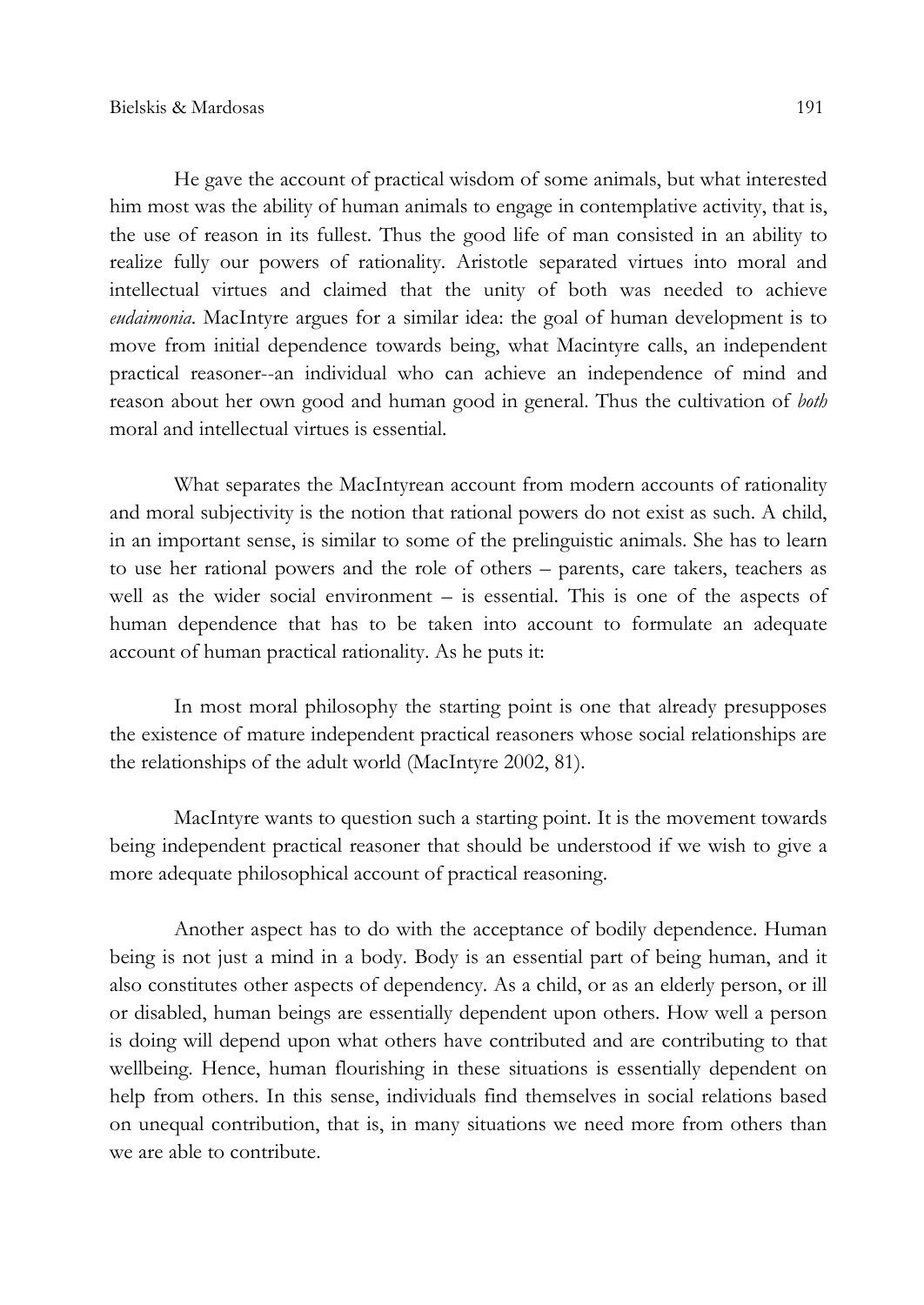MacIntyre calls such social relations 'the networks of giving and receiving' (ibid.). Thus individual flourishing is essentially dependent on these networks in which we can receive what we need in order to flourish.

Human development is understood, then, as a movement from the condition of intellectual and bodily dependence towards being an 'independent practical reasoner'. This development does not happen automatically – 'it is always one to which others have made essential contributions' (*ibid.*, 82). To be able to reason practically means to be able to discriminate between different goods and possible ways of actions to choose the one which is best suitable to achieve the good. It is the condition in which an individual is able to stand back and evaluate his desires. It is the movement from 'initial animal state of *having reasons for acting in this way rather than that*' towards the 'specifically human state of *being able to evaluate those reasons, to revise them or* to abandon them and replace them with others' (MacIntyre 2002, 91, italics in the original).

From what has been said so far, it is clear that such an account of rationality has little in common with an instrumental rationality of calculation – of finding the best way to satisfy desires as preferences whatever they may be. It requires discriminating between different goods as well as having a conception of what the good that should be pursued in a particular situation. It is the Aristotelian practical syllogism which requires identifying 'the goods that are at stake in some particular situation and the harms and dangers that threaten their achievement' (ibid., 92). An individual, finding himself in a particular situation deliberates upon the best action to secure the goods that this situation allows to achieve or protect. The practical syllogism is concluded with an action. But being able to deliberate this way 'is to exhibit the kind of responsiveness that characterizes the virtues' (ibid.).

So what we learn from acknowledging our dependence is that being a moral agent requires character formation, the development of virtues that allow individuals to be effective and sound practical reasoners. But to become an independent practical reasoner demands work from others – family, teachers, and friends. As Aristotle wrote in NE that: 'On important issues, we do not trust our own ability to decide and call in others to help us deliberate' (NE 1112b10-11). So MacIntyre challenges the premises of modern moral philosophy by directing our attention towards becoming an independent practical reasoner that requires the cultivation of moral and intellectual virtues, a cultivation that is essentially social and political.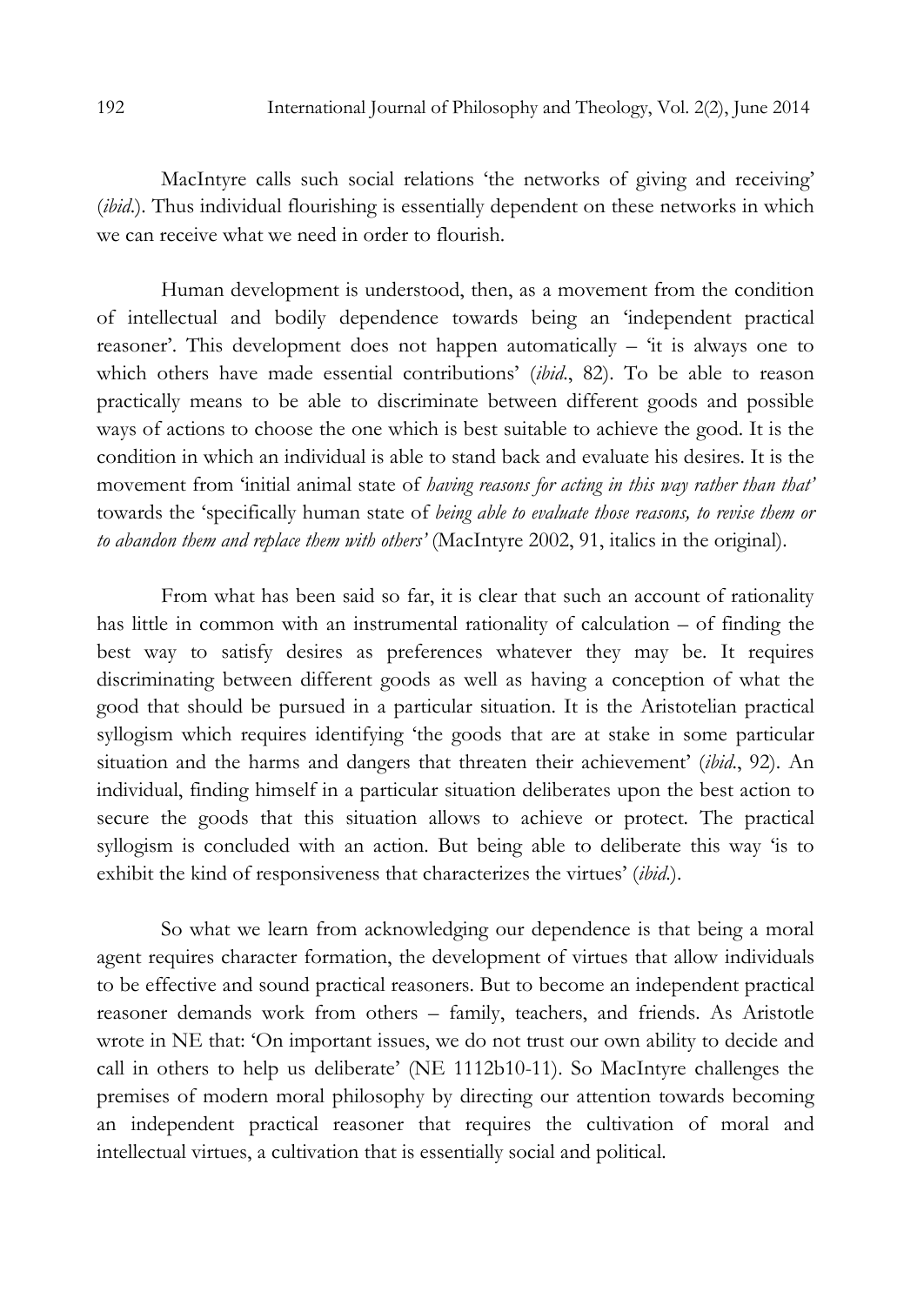The development from the state of dependency towards the human state of independent reasoning can fail at many levels – family, school, social environment, etc. – and this failure can seriously compromise the future wellbeing of an individual. A virtuous moral agent is not the one who follows rules blindly, but a person who has become an independent practical reasoner, able to judge rightly a situation in order to take appropriate action. As MacIntyre puts it, 'knowing how to act virtuously always involves more than a rule following' (MacIntyre 2002, 93).

## 4. Personal Unity and Accountability – Against Geneology and Irony

An independent practical reasoner stands as someone who is able to speak in his own voice. MacIntyre claims that this involves the question of accountability, that is, to be called to account for ourselves and our actions by others. It involves not just making yourself intelligible to others, but also to 'make ourselves intelligible to ourselves' (ibid., 148). It is self-scrutiny that always requires a particular set of social relations – relations of giving and receiving, the relations of participatory political community. It is in this sense that we can say that a man is *zoon politikon*, a political being, when even a retrospective attempt to understand and give account of oneself is fully possible due to others and the existing structures of communal life.

This brings us back to MacIntyre's earlier claim, namely that independence of mind involves accepting and understanding our dependence and vulnerability, the movement from the original dependence to independence achieved by taking part in particular social practices. It is through practice that we understand what our goods are and learn to discriminate between important and less important goods. This kind of reasoning stands in sharp contrast with the Kantian conception of reason which sees reason as something already given, an *a priori* reason existing in every one of us. It is also very different from a minimalist or 'thin' conception of practical rationality, which takes the wants and desires of individuals for granted and treats reasoning as a mere calculation in the process of our preference-satisfaction. Only by seriously taking into account the initial human dependency can we become really independent. The failure to reshape our initial desires and become independent practical reasoners makes us susceptible of conformity or prone to relentless disagreement: '[i]n both such cases I am not a voice, but an echo' (MacIntyre 2002, 148).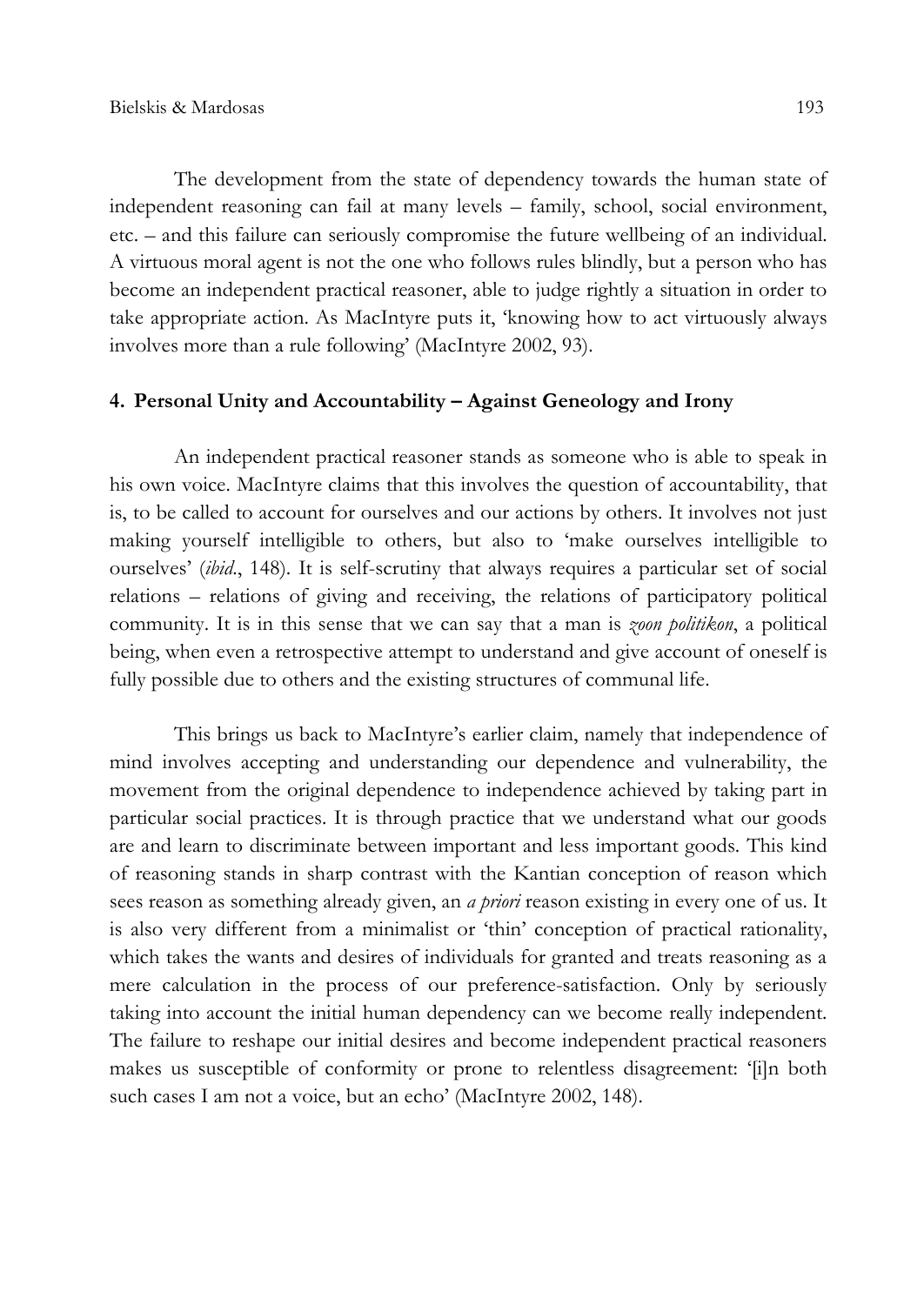As we have seen, a MacIntyrean account of virtuous human action presupposes accountability. It is already presupposed in the narrative unity of human life. Being accountable involves being able to give an account of our actions and our beliefs. This in turn requires critical scrutiny of our lives, the ability to identify the good one is pursuing. It presupposes a particular type of social relations in which humans are not seen as private individuals entering social relations based on interestcalculation but as essentially political animals whose independence and rationality are dependent on the wellbeing of the social relations in which they find themselves.

MacIntyre's notion of accountability stands in clear contrast to some of the postmodern theories of subjectivity. Two are worth mentioning – genealogist, as presented by post-Nietzschean philosophy of unmasking, and, more specifically, but in connection with the first, the liberal ironist, as formulated by Richard Rorty.

MacIntyre's engagement with genealogy has a number of aspects. We cannot discuss all of them here, but one of them is important to our discussion. *Three Rival* Versions of Moral Enquiry: Encyclopedia, Genealogy, and Tradition (1990), among others things, raises the issue of personal unity and accountability. Michel Foucault's and Gilles Deleuze's genealogical projects theorize the disintegrated self in the way that it served as the starting point for their projects (MacIntyre 1990, 210). For MacIntyre, this is problematic because by denying any unity of the self the possibility to be accountable is precluded: 'So we might conclude that there is no way of posing questions about accountability or, correspondingly, about the identity, unity and continuity of the self within a genealogical framework (ibid., 208). Thus MacIntyre's claim is that identity, unity, continuity are essential in the quest for the truth in human life. If the unity of the self is denied, this quest becomes meaningless. MacIntyre's engagement with genealogy is based precisely on his rejection of the genealogical premise. His philosophical thesis is that the disintegration of the self – the death of the author, as Foucault put it  $-$  is not the truth revealed about the nature of human subjectivity, but the consequence of the failure of the Enlightenment project. That is, the failure to provide rational justification of morality whose long term consequences have been morality becoming nothing else but a mere mask for power (an argument presented in After Virtue), and the compartmentalization of society into separate spheres – private, family, economic, political etc. As these spheres become disintegrated and independent, governed by their own set of different social rules so do individuals and their lives as they take part in these different social spheres.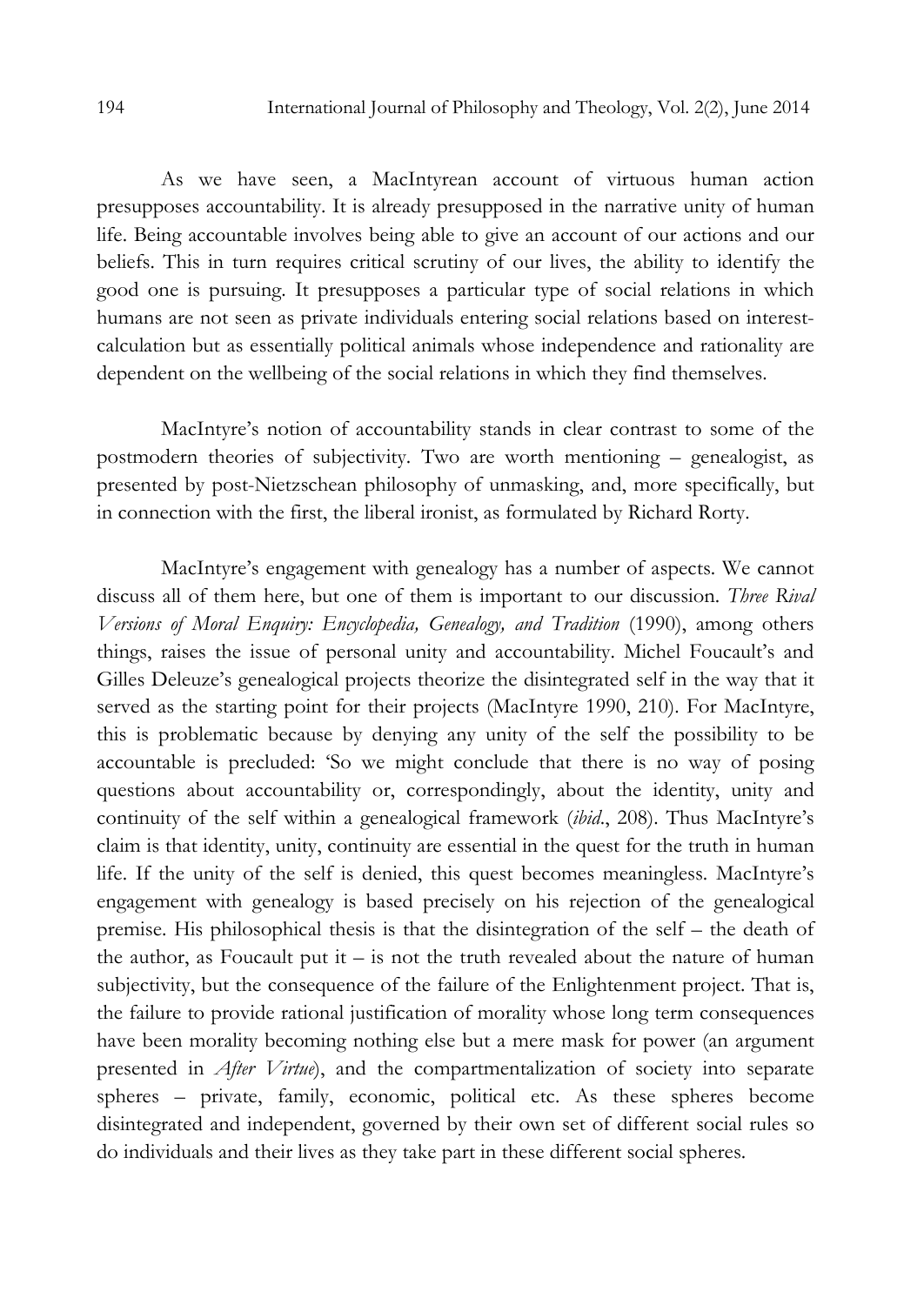The more individuals try to integrate into these independent spheres the more their lives become disintegrated. Compartmentalised social relations create compartmentalised personality. Yet a Foucaultian genealogy is not able to address this simply because it does not see compartmentalization as a problem.

MacIntyre asks 'can the genealogist legitimately include the self out of which he speaks in explaining himself within his or her genealogical narrative?'; is he not 'exempting his or her utterances from the treatment to which everyone else's is subjected?' (*ibid.*, 210). The genealogist is engaged in constantly rejecting the past, the past that made one to be as he is, and this is seen as the emancipatory power of genealogy. This is the project of rejecting the burden of the past in order to liberate yourself from what you were and constantly recreate yourself. However, MacIntyre's point is that for such disavowal to be possible enough unity, identity, and continuity must be presupposed. Being unable to find an unironic relationship to the past, the genealogist makes himself exempt from this scrutiny:

To be unable to find the words, or rather to be able only to find words incompatible with the genealogical project, in which to express an ironic relationship to a past which one is engaged in disowning, is to be unable to find a place for oneself as genealogist either inside or outside the genealogical narrative and thereby to exempt oneself from scrutiny, to make of oneself the great exception, to be self-indulgent towards, it turns out, something one knows not what *(ibid.*, 214).

Rorty's ironist stands as a person who took seriously the Nietzschean perspectivism to its logical conclusion. He is the one who realizes that 'anything can be made to look good or bad by being redescribed' (Rorty 1993, 73). The ironist is the postmodern figure who accepts diverse 'vocabularies' as incommensurable, radically different and without any possibility of rational mediation between them. Irony means one's alienation from any of these vocabularies, even (and mostly importantly) her own. In this sense, vocabularies are private without any justification outside individual preferences, wants, and desires.

Such a standpoint comes as an insult to MacIntyre's project. As MacIntyre notices, accountability presupposes a vocabulary that is never merely private. It is always common, our vocabulary, and only in it can an independent practical reasoner become intelligible and accountable.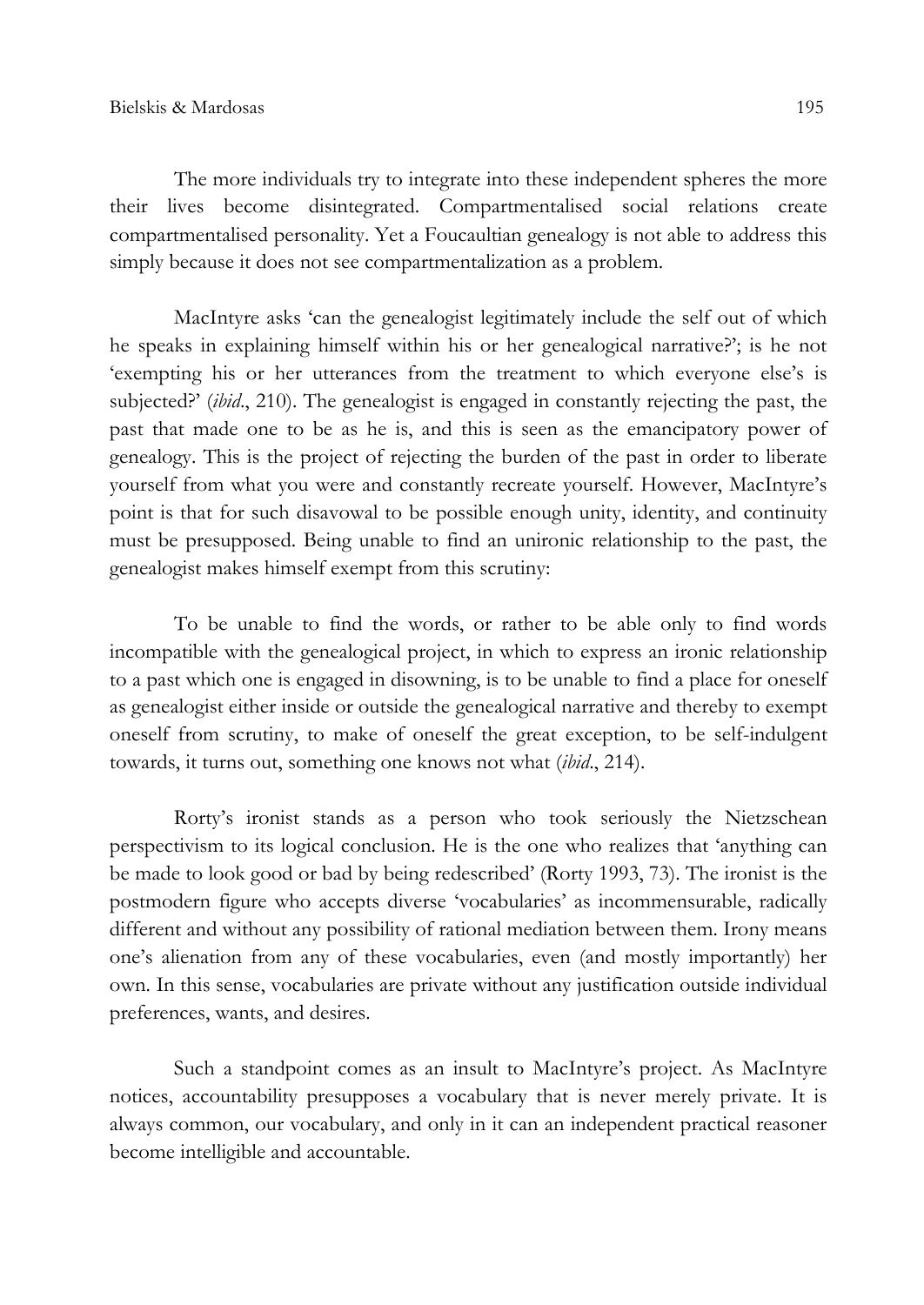By taking an ironist position, one stands on the brink of being evasive, unable to justify one's action, and thus be accountable to others. In a sense ironist stands as an emotivist figure because it also embodies the emotivist inability to distinguish between manipulative and nonmanipulative social relations (see MacIntyre 2007, 25- 35). If vocabularies are merely private, any standard to distinguish between manipulative and non-manipulative discourse disappears:

Ironic detachment involves a withdrawal from our common language and our shared judgments and thereby from the social relationships which presuppose the use of that language in making those judgments (MacIntyre 2002, 152).

So MacIntyre is criticizing these standpoints as ones unable to create relationships based on identity, unity, and continuity of the self, relationships that create the possibility for accountability. Without this, according to MacIntyre, the quest for the meaning of life is not possible.

## 5. 'The Political and Social Structures of the Common Good'

By this point, it is clear that the discussion of virtues is not just a discussion of moral philosophy seen as an independent sphere of inquiry. Rather, it leads to questions of social relations, that is, to the questioning of society and its existing social structures. According to MacIntyre, there are two sources of wrongs – one arising from individual moral failure and the other that arises from social systems. Both are interconnected in the way that '[d]efective systems of social relationships are apt to produce defective character' (ibid., 102).

Of course we should not here make a naïve move and pretend that good social relationships will automatically produce good characters. MacIntyre warns against this by arguing that 'even the best sets of social relationships cannot ensure that no one develops badly' (ibid.). Thus we should always be aware of the two sources and avoid the conflation of the first into the second (personal to social) but also account for the degree by which social relationships are connected with particular characters. MacIntyre makes this point when he critiques modernity by presenting how some particular flaws of modernity are internalized into particular social characters – rich aesthete, manager, therapist – all are examples of how social relationships and institutions are connected with social characters (MacIntyre 2007).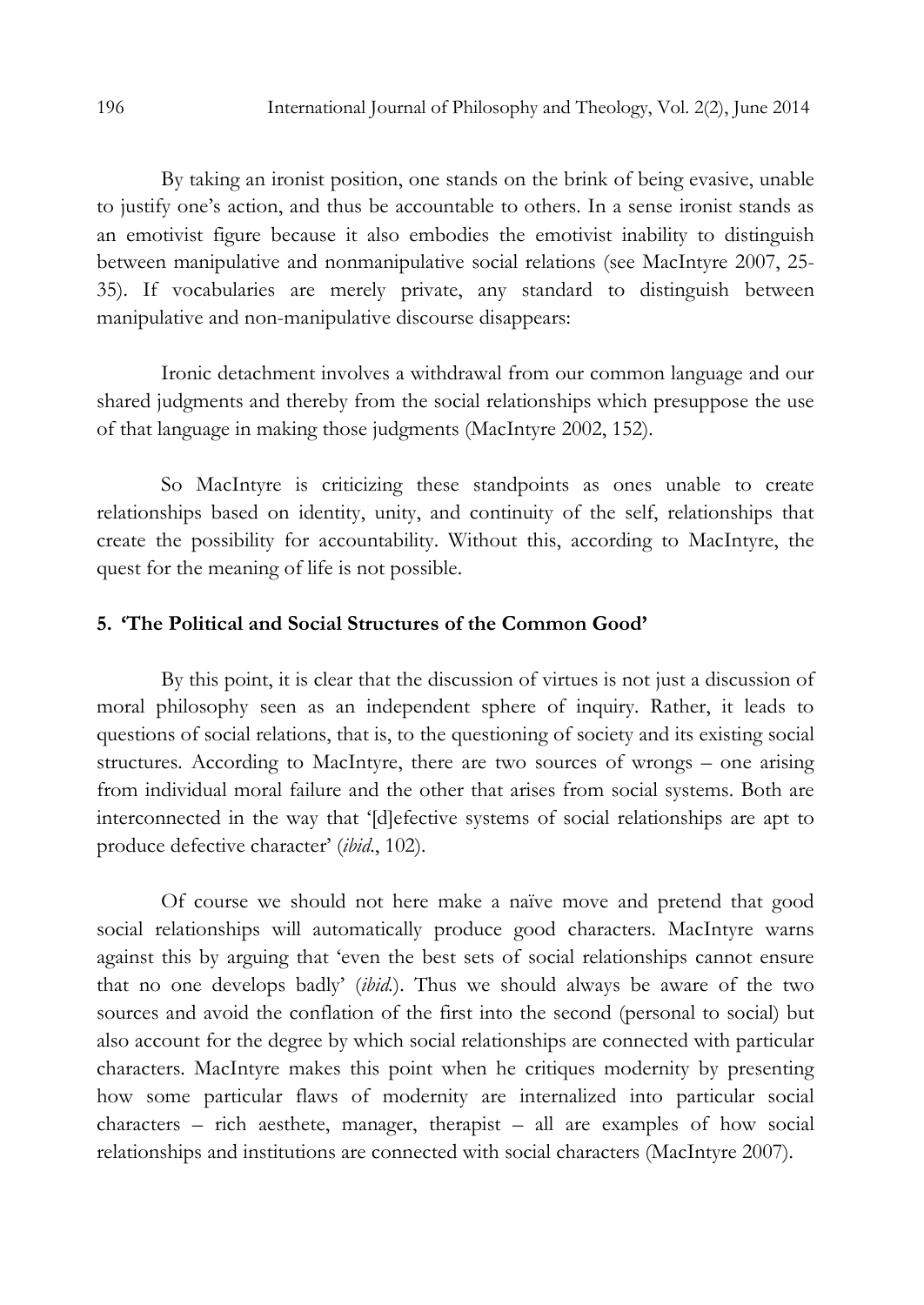Thus the criticism of social relationships and social structures should be given their due place and should be understood as a next step when accounting for a good and meaningful life. Institutions, relations of power, systematic injustice will frustrate the achievement of human flourishing.

It was Aristotle who understood ethics and politics as two aspects of the same inquiry. At the very beginning of NE, he wrote that this work was 'a kind of political science' (NE 1094b11). NE finishes with the urge to start discussion about the political constitution of human communities. Only with the discussion of politics can the inquiry into human good be completed. Thus for MacIntyre ethical discussion begs for the criticism of social relationships. It is not the intention of this paper to discuss MacIntyre's political theory but to outline the link between our inquiry into the human good and the criticism of social practices. Without understanding this link the discussion of human flourishing is incomplete.

We should begin with identifying two types of goods related to practices – internal goods and external goods. External goods are money, status, and prestige. They are 'externally and contingently attached' to a particular practice 'by the accidents of social circumstance' (MacIntyre 2007, 188). What distinguished them from other forms of goods is that 'there is always alternative ways for achieving such goods', that is, they can be achieved by alternative means. They are not essentially a part of a particular practice. Internal goods, however, are the goods of excellence, internal to a particular practice and cannot be pursued independently from it. The internal goods of excellence achieved by playing piano cannot be achieved by playing football.

The relation between the two types of goods is complicated. On the one hand, the sustaining of practices requires external goods. Without them, the practice would not survive over time. Thus institutions – whose goal is the provision of external goods – are required. But, on the other hand, institutions tend to undermine the good of excellence achieved by practice: 'the ideal and creativity of practice are always vulnerable to the competitiveness of institution' *(ibid.*, 194). Thus we need to account for the uneasy tension between the two. There are many convincing stories of what happens when the ideals and creativity of practice are subjugated to the influence of money or power.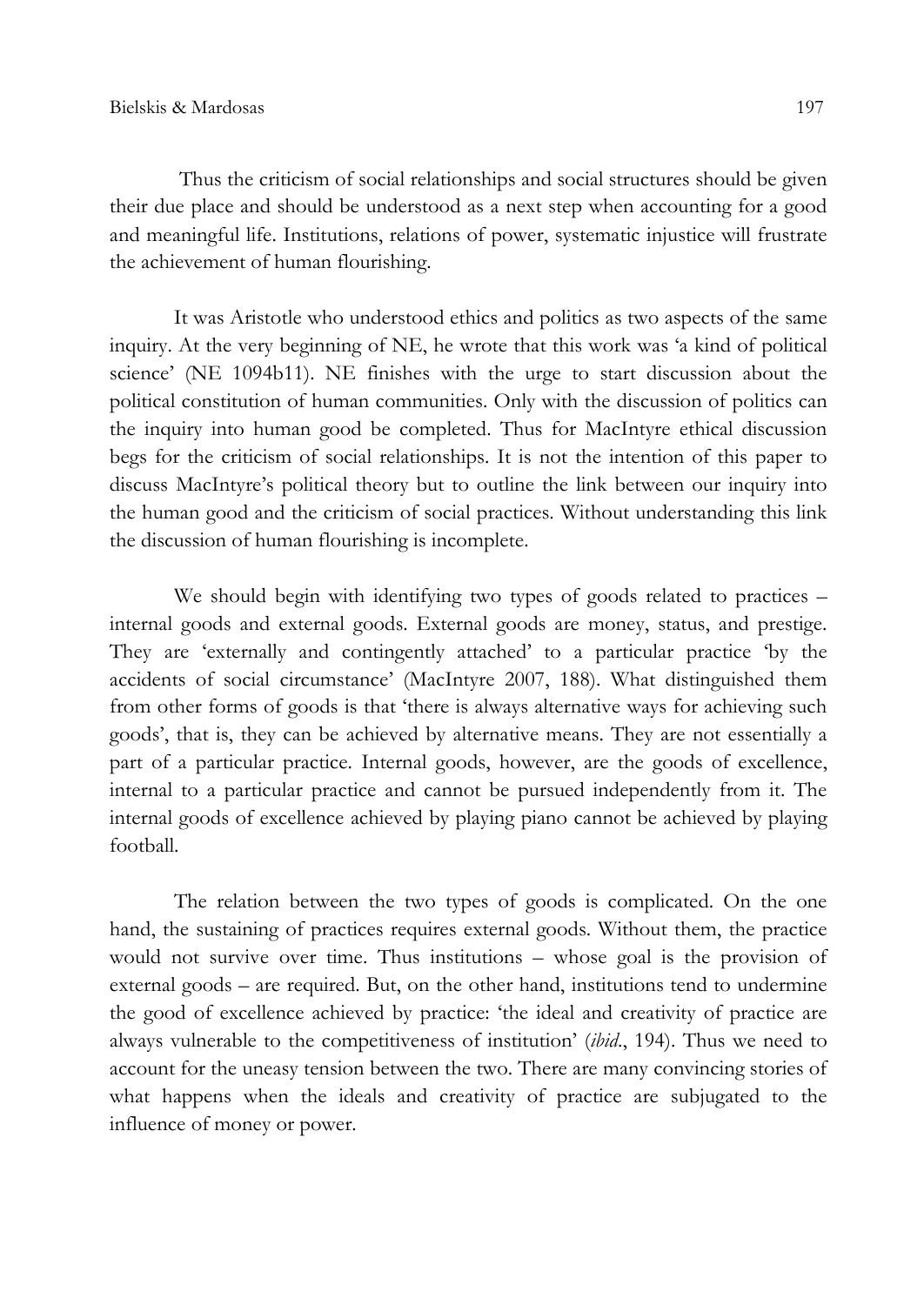Here again the importance of virtues is evident: 'Without them, without justice, courage and truthfulness, practices could not resist the corruptive power of institutions' (ibid.).

This discussion points, then, towards a discussion of political community. The flourishing political community requires more than external recourses. As Aristotle wrote in *Politics*:

Similarly, if there were some who lived separately, yet not so separately as to share nothing in common, and had laws against wronging one another in their business transactions (for example, if one were a carpenter, another a farmer, another a cobbler, another something else of that sort, and their number were ten thousand), yet they shared nothing else in common besides such things as exchange and alliance—not even in this case would there be a city-state (Aristotle 1998, 1280b17- 23).

Thus the flourishing political community is something other than the one abundant with material resources. It involves cultivating particular types of social relations, relations that allow the pursuit of human good. Individual good and the good of political community are closely connected: 'For we cannot have a practically adequate understanding of our own good, of our own flourishing, apart from and independently of the flourishing of that whole set of social relationships in which we have found our place' (MacIntyre 2002, 108). This, of course, does not mean that individual good has to be subordinated to the good of the community – it means that to understand the good of individual requires the understanding of the goods of community. This conclusion comes from the understanding how individual flourishing and movement towards being independent practical reasoner is dependent on the quality of social relations.

Thus individual flourishing requires particular types of social relations. MacIntyre calls them 'the political and social structures of the common good' (ibid., chapter 11). Such structures involve 'institutionalized forms of deliberation' in which independent practical reasoners can deliberate on matters important to the community. Secondly, such a community would count just generosity among its central virtues. It is required to sustain networks of giving and receiving, which are fundamental to human development and flourishing.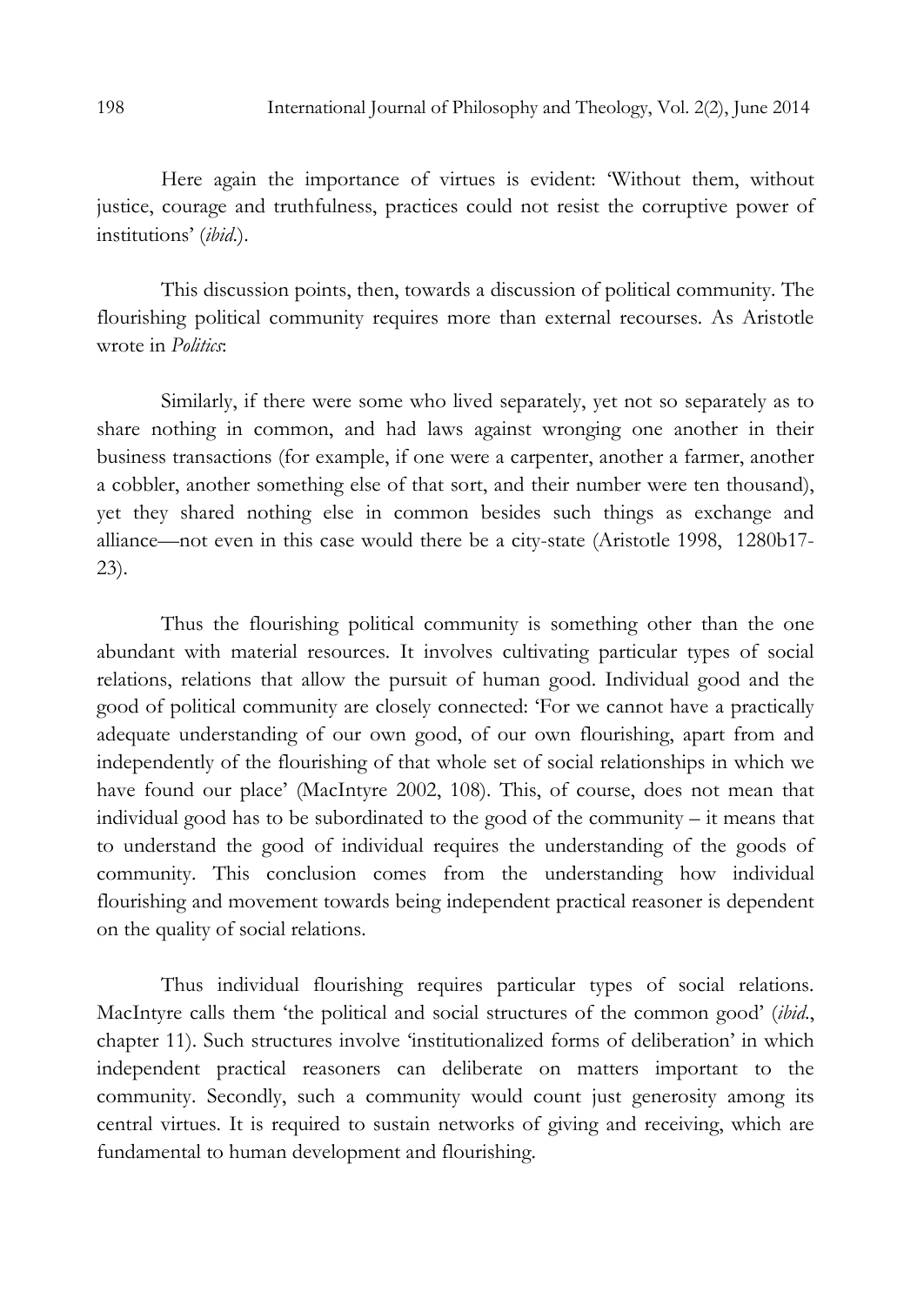And thirdly, the structures of deliberation would have to account for those whose power or reasoning is limited or nonexistent (because of illness, disability or other reasons). The norms of justice would require that every member of community would be heard in deliberation. And those with limited or nonexistent power can be heard through the role of proxy (*ibid.*, 129-130).

The central issue here is that the possibility of human flourishing requires the possibility to deliberate upon the activities and goods that political community is pursuing. What is needed is the creation of the structures where the community and individuals could be accountable to each other about the goods they are pursuing. Such accountability makes questions about the human good possible. By scrutinizing itself, the community and individuals contribute in shaping their desires and acquiring virtues that are essential for becoming independent practical reasoners and for sustaining the networks of giving and receiving: 'And the best rational defence of our present judgments, standards, relationships, and institutions is that, after undergoing such critical scrutiny, they have proved able to withstand the strongest objections that have so far been advanced against them' *(ibid.*, 157). Such collective reasoning is what makes the communities of self-scrutiny political: 'to reason together about the common good is to reason politically' (ibid., 140).

Thus human flourishing requires creating and sustaining social structures and institutions in which the concept of the common good can be meaningfully formulated by the members of the political community. Such social structures can exist at the level which is in-between family and the state. It is clearly something else than civil society, which, in the Hegelian scheme, is the intermediate between family and the state. Civil society is a place where individuals meet to pursue their private interests. MacIntyre tries to describe the structures where the common good may be articulated, where the questions of the human good, of what makes humans flourish are asked and answered.

Such an account of human goods challenges some of the main institutions of liberal modernity, such as the state and markets. While both essentially are institutions concerned with the provision of external goods, they are also the institutions whose power corrupts communal relations and the networks of giving and receiving.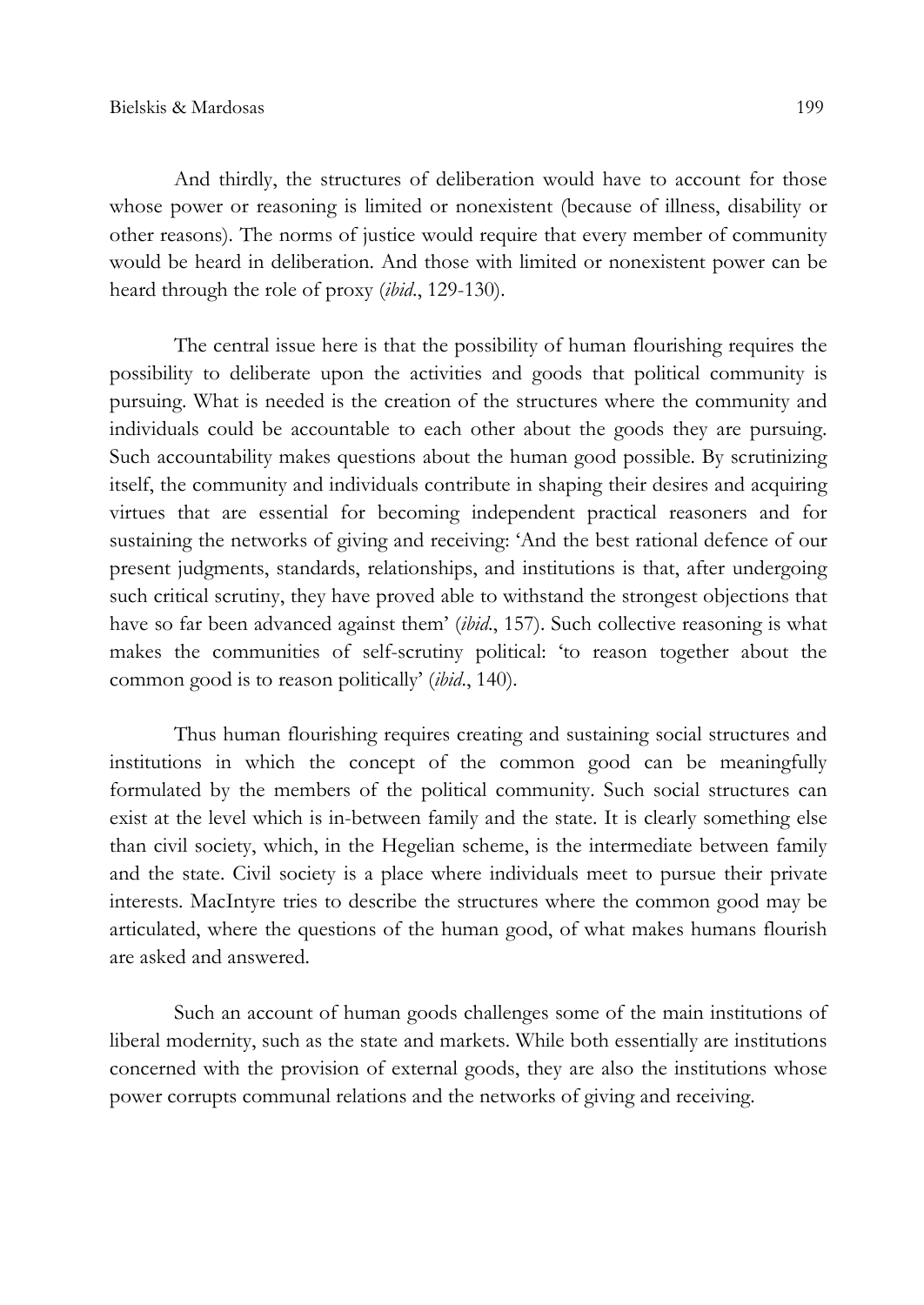Thus creating and sustaining the political and social structures of the common good will eventually challenge the state and market relations. This is why Kelvin Knight has called MacIntyrean project 'Revolutionary Aristotelianism' (Knight 2007, 2011).

## 6. Conclusion

MacIntyrean Neo-Aristotelianism gives an account of human life in which questions of meaningful life are not something accidental but are central and fundamental to human flourishing. By giving the central role to the internal goods of diverse human practices, MacIntyre draws our attention toward a meaningful human life that can be understood only in terms of those social relations sustained by the virtues and goods provided by these relations for individual flourishing. Losing sense of such goods provides ground for substituting them with external ones, when flourishing of individuals becomes accidental, or where internal goods are degenerated only to serve the interest of power and capital.

From the writings of MacIntyre emerges a theory of human agency and rationality in which an individual is not just a bundle of competing preferences and whose rationality serves those preferences as the ability to calculate the best way to satisfy preferences whatever they are. MacIntyre stresses the importance of the social relations that allow us to develop our rational powers and become independent practical reasoners. To reason practically means first of all to reason about the goods individuals are pursuing, to educate our desires, and to ask the question what is the good for all human persons. MacIntyre describes how, through practices and the networks of giving and receiving, we are able to move from the initial state of dependency towards independency. The flourishing of the human individual depends on the flourishing of social relationships.

The MacIntyrean scheme makes it clear, then, that forming and sustaining structures that allow the questioning of the goods individuals and their community purse are fundamental in order to resist the corrupting practices of capital and the state. Virtues are essential to the sustainability of these kinds of structures. The possibility to look for the answer to the question about what is the good for human beings makes human life meaningful and intelligible. Human life is then understood as a pursuit for truth in human life. This pursuit is not possible without virtues and particular types of social relations that allow for the flourishing of individuals.